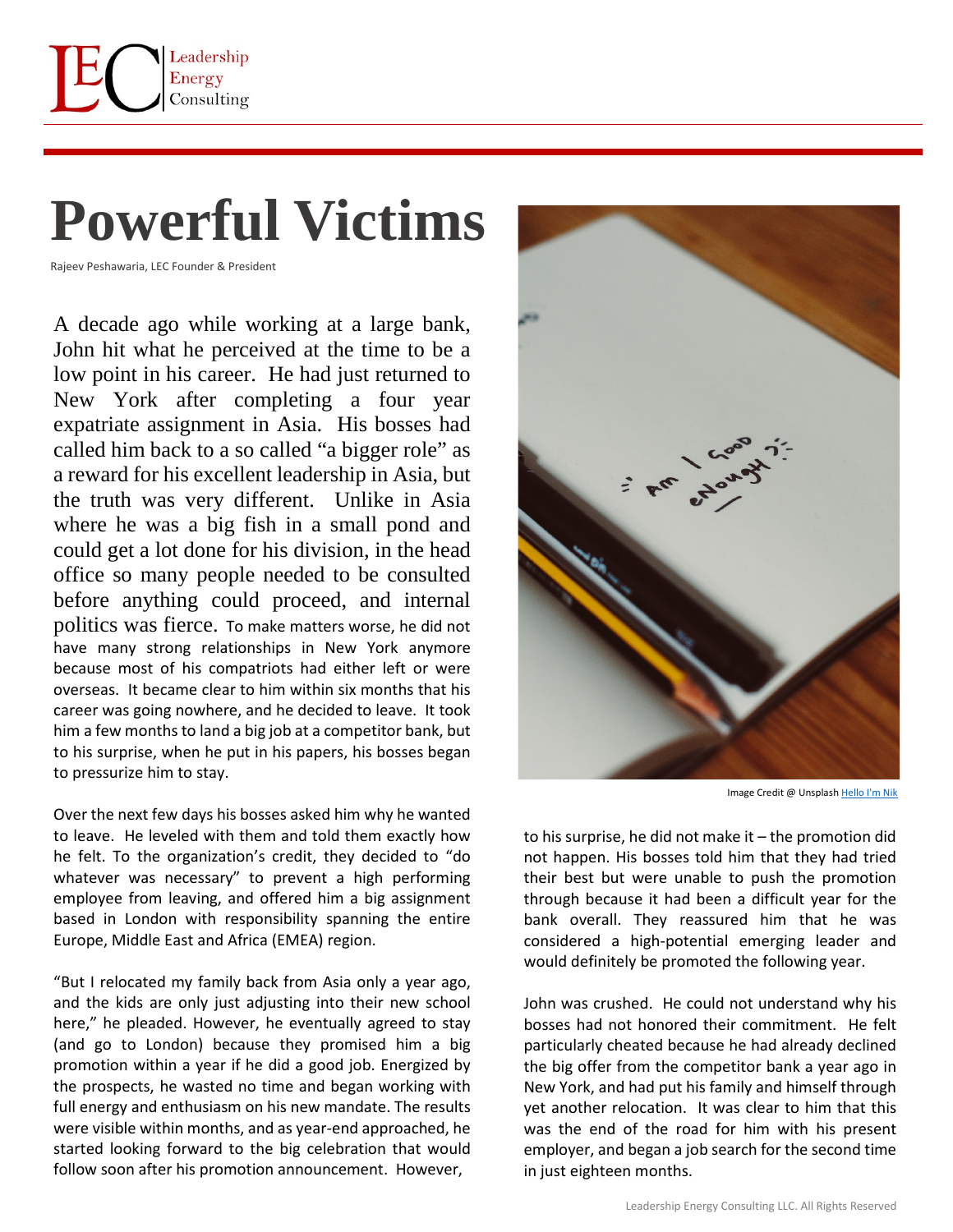As he waited impatiently for an offer to come along, John spent probably the worst months of his professional life in London. His anger and resentment towards his bosses and the organization as a whole - grew by the day. He just couldn't stand it anymore and wanted to teach them a lesson by quitting as soon as possible. He also felt humiliated facing his colleagues, all of who knew about the promise that wasn't kept. This time he would not fall for any more false promises, he concluded.

His lucky break came exactly three months after the bad news, and he left to take on a senior leadership position with an impressive title at another company back in the US. From this point onwards, John went from strength to strength in his career, eventually founding his own company of which he is now President. At a recent interview for a business magazine, he reflected upon his career moves, successes and failures. One of the questions the interviewer posed to him was to describe how he felt when he landed the C-Suite job and became a senior leader for the first time. Here's what he said, "I did not become a leader when I landed that big job. I did not become a leader when I was promoted to an even bigger one. I did not even become a leader when I became President. My promotions and progressions have nothing

To do with whether or not I am a leader. I became a leader a year after leaving my job in London. As I reflected, I realized that since my return from Asia, and particularly after being denied a promotion, I had allowed myself to become (and think/behave like) a victim. Instead of re-building my relationships in New York, and instead of driving results through collaboration, I was spending more time brooding about my 'unhelpful' colleagues. Even though I was in a senior role, I began to think that nothing was going right, and saw myself as helpless…… it wasn't fair, it wasn't my fault …. if only my colleagues would see reason ……."

He then went on to explain how after a few months of leaving he finally saw his own self-defeating behavior, and promised himself that he would never allow himself to regress into a victim mindset again. Instead, in all future difficult situations, he would consider setbacks as learning steps rather than failures, and dig deeper to find innovative solutions. "I decided I would never run away again, no matter how hard it gets …. that was the day I became a leader …. and it was from that point onwards that I started succeeding," he asserted.



Image Credit @ Unsplash [Graeme Worsfold](https://unsplash.com/photos/324nknuhxDg)